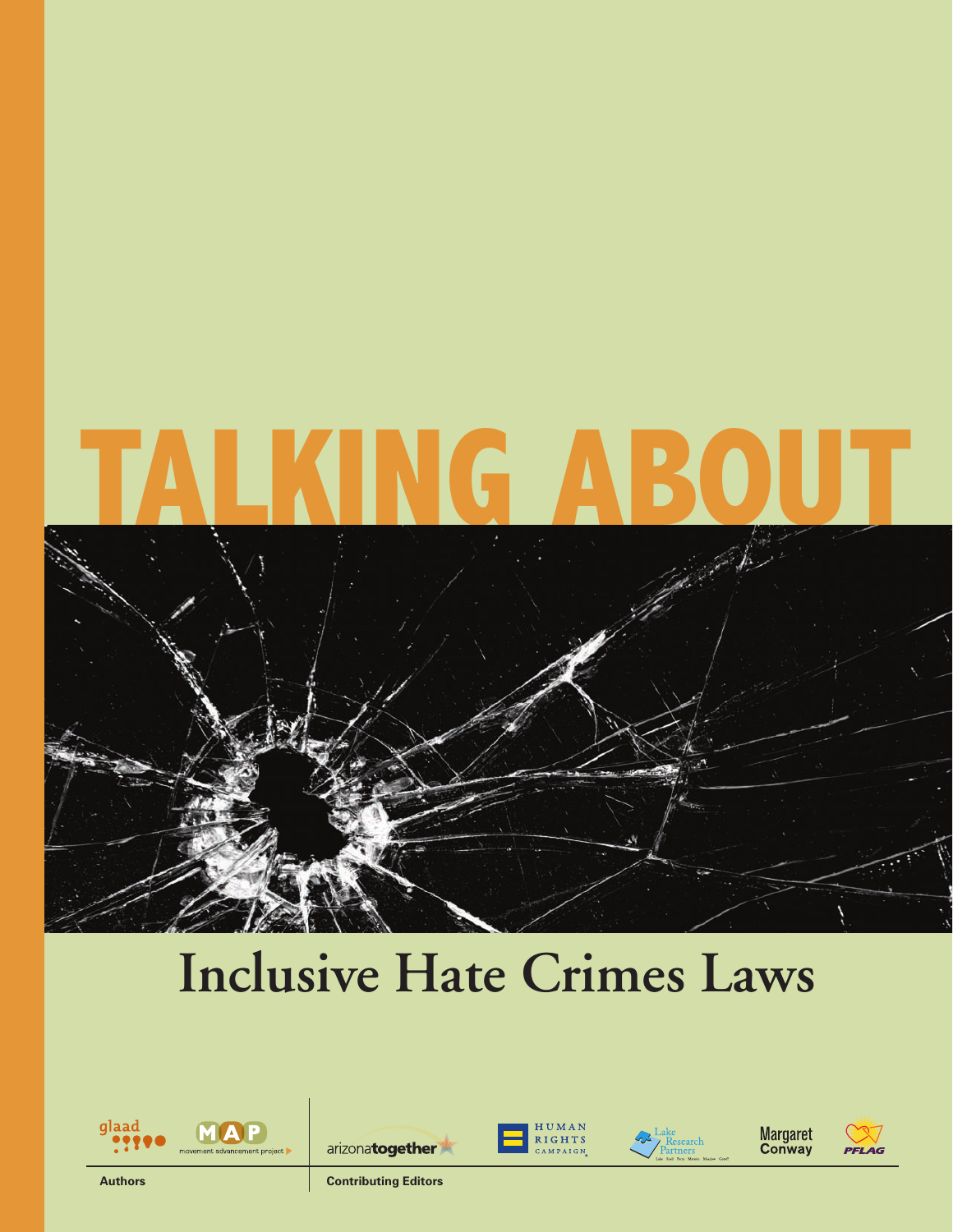# **Overview**

Hate crimes occur when a perpetrator targets a victim because of his or her membership in a certain social group, usually defined by race, religion, color, national origin (or ethnicity), age, disability, sexual orientation, gender, or gender identity. Hate crimes are different because they're not directed simply at an individual but are meant to cause fear and intimidation in an entire group or class of people.

Despite the claims of anti-gay activists, hate crimes laws are a mainstream issue. Hate crimes laws already exist, and Gallup reports that 78% of Americans support the existing federal hate crimes law. And according to a 2007 Gallup poll, 68% of Americans favor expanding the existing federal hate crimes law to include sexual orientation, gender, and gender identity.

# **Hate Crimes Messages**

Discussions about inclusive hate crimes laws benefit from a straightforward approach. Expanding hate crimes laws to include sexual orientation and gender identity is about sending a message that violence against gay, lesbian, bisexual and transgender people isn't okay. Opposing an inclusive law sends a message that LGBT people are still legitimate targets for violence—which is something that very few Americans would support.

# **Emphasize Common Ground**

Americans support this issue. They agree that hate crimes against LGBT people aren't okay, and they support a strengthened federal hate crimes law that includes sexual orientation and gender identity.

**1) This issue has been decided—hate crimes laws are necessary.** Hate crimes aren't a new category of laws. They already exist federally and in over 45 states. They're supported by law enforcement and the American public. While hate crimes against any group are wrong, the issue is that the current federal law (like many state laws) protects other groups, but doesn't protect gay and transgender people.

**2) There's overwhelming public support for gay- and transgender-inclusive hate crimes laws.** Americans agree that hate crimes against LGBT people are wrong. Gallup polling shows that nearly 70% of Americans favor a strengthened federal hate crimes law that includes gay and transgender people. Expanding the existing federal hate crimes law to cover gay and transgender people is a mainstream issue.

**3) There's strong law enforcement support for a strengthened federal hate crimes law.** Efforts to strengthen the existing federal hate crimes law are supported by 26 state attorneys general and some of the most respected law enforcement organizations in the nation—including the National Sheriffs' Association, the International Association of Chiefs of Police, and groups like the U.S. Conference of Mayors.

# **Illustrate Concrete Harms**

Establish that violent hate crimes against LGBT people are a pervasive problem that hurts many people. Failing to protect gay and transgender people under existing laws sends a message that violence against them is okay.

| <b>Talking About Inclusive Hate Crimes Laws</b>                              |                                                                                                       |
|------------------------------------------------------------------------------|-------------------------------------------------------------------------------------------------------|
| "It's about saying violence against gay and transgender people is not okay." |                                                                                                       |
| <b>Emphasize</b><br>common ground                                            | 1. This issue has been decided - hate crimes laws are necessary.                                      |
|                                                                              | 2. There's overwhelming public support for gay- and transgender-<br>inclusive hate crimes laws.       |
|                                                                              | 3. There's strong law enforcement support for a strengthened federal<br>hate crimes law.              |
| <b>Illustrate</b><br>concrete harms                                          | 4. Violent hate crimes against LGBT people are a pervasive issue.                                     |
|                                                                              | 5. Tell vivid stories to illustrate how hate crimes hurt gay and<br>transgender people.               |
|                                                                              | 6. Excluding LGBT people from hate crimes laws sends a message that<br>violence against them is okay. |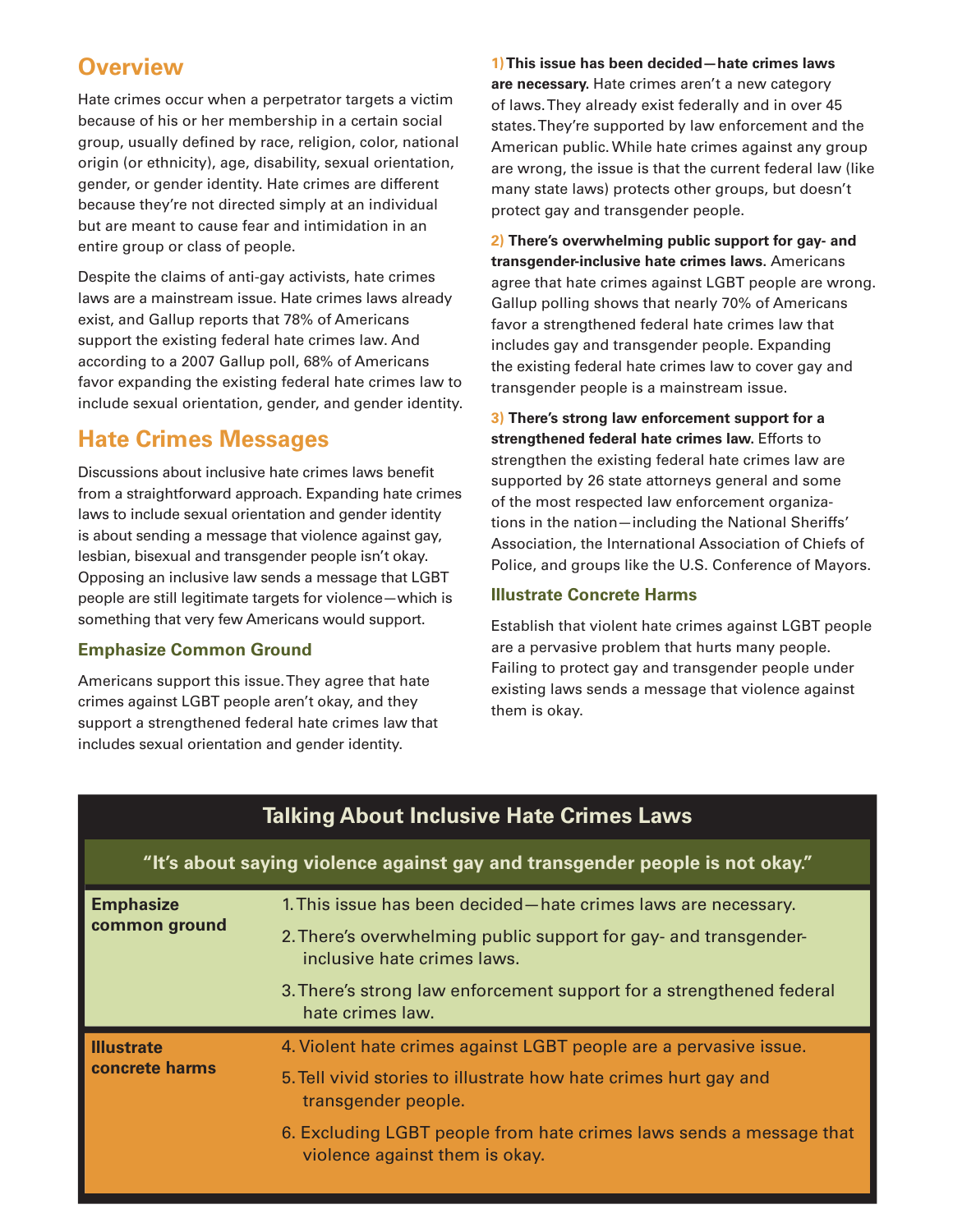**4) Violent hate crimes against LGBT people are a pervasive problem.** FBI statistics tell a powerful story about hate crimes targeting gay people. Anti-gay hate crimes are the third most frequent kind of hate crimes in America after race and religion. The FBI's 2006 reporting on hate crimes found that, out of 7,722 incidents, 52% were based on the victim's race, 19% on religion, 16% on sexual orientation, and 13% on ethnicity or national origin.

**5) Use vivid stories to illustrate how hate crimes hurt gay and transgender people.** Hate crimes are real—and often involve the kind of extreme violence and overkill that is terrifyingly brutal. Share the stories of hate crime victims. For example, in 2002, Gwen Araujo, a 17-yearold transgender teen, was brutally murdered by four men who beat her with a shovel, a frying pan and a barbell; partially strangled her; and buried her alive in the desert—just because she was transgender. This is only one of far too many similar stories.

Talk about the fact that hate crimes are intended to send a message that a person, and others like them, won't be tolerated. As a result, hate crimes usually leave the victim and others in the community feeling vulnerable, unsafe, and afraid. Hate crimes can make gay and transgender people afraid to walk home at night, or afraid to go to the supermarket or the gas station alone, even if they weren't the victims of the attacker.

**6) Systematically excluding LGBT people from existing hate crimes laws sends a message that violence against them is okay.** Hate crimes laws send a societal message that it's not okay to target, intimidate, harass, or commit acts of violence against people based on who they are. Existing federal law already covers hate crimes based on a person's race, religion, color, and

About These Approaches **Opinion**

The *Talking About* series uses two interconnected approaches for discussing LGBT issues. The first approach, *Emphasize Common Ground*, helps reduce the sense of "otherness" that some Americans feel when they think about gay people by focusing on the common values and beliefs that gay and straight Americans share. The second approach, *Illustrate Concrete Harms*, helps people understand and connect with the specific and pervasive injustices that LGBT Americans face.

For additional information, see the *Talking About* document titled *Overall Approaches for LGBT Issues*.

national origin. Supporting the expansion of this law to include LGBT people sends a message that violence against gay and transgender people isn't okay. By contrast, when we systematically exclude gay and transgender people from the protection of those laws, it sends an implicit message that harassment, abuse, and violence toward LGBT people is acceptable.

## **Talking About Hate Crimes Legislation**

**Talking about freedom of religious expression.** Hate crimes laws don't affect the freedom of religious expression. No hate crimes law can criminalize or penalize a pastor (or anyone else) for preaching or speaking out against gay people. The proposed federal hate crimes law only applies when a violent physical act (not speech) is combined with an intention to hurt or intimidate a certain group of people. In fact, the proposed federal hate crime law contains an explicit provision clarifying that the act does not interfere with any activity protected by the First Amendment.

**Talking about penalty enhancements.** There's mixed public support for penalty enhancements, a concept that is frequently and deceptively exploited by anti-gay activists. However, the Matthew Shepard Act, and most state legislation, simply strengthens existing hate crimes laws by adding sexual orientation and gender identity to the hate crimes laws already on the books. In other words, inclusive hate crimes legislation doesn't generally create penalty enhancements where there were none—it simply adds gay and transgender people to whatever law is already in place. The Matthew Shepard Act didn't include penalty



**Support for Expanding Federal Hate Crimes Law to Include Sexual Orientation, Gender and Gender Identity**

Source: 2007 CNN/Opinion Research Corporation poll